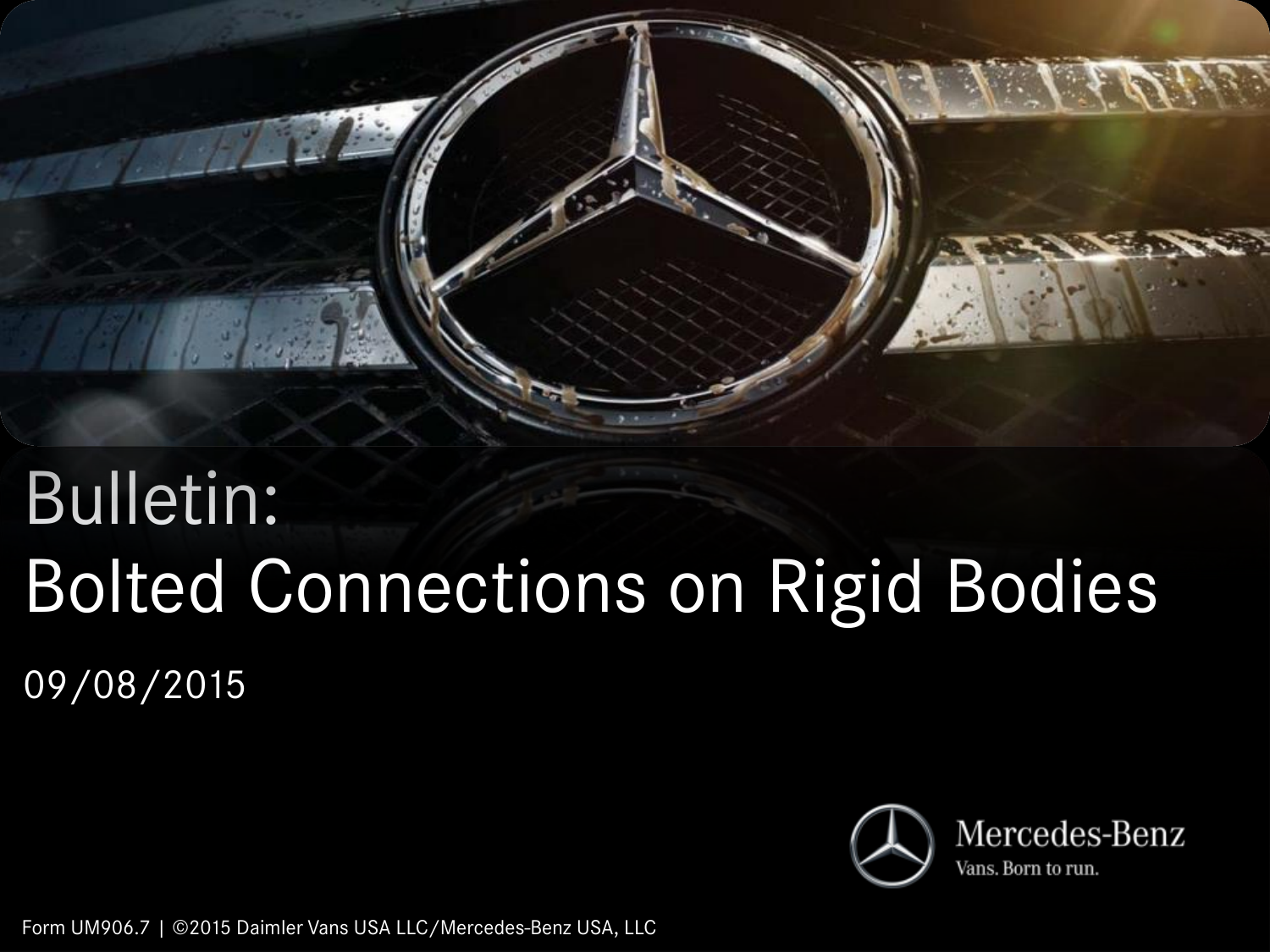## **NOTICE:**

The specifications, descriptions, information, and recommendations contained in this bulletin are believed to be accurate as of September 8, 2015.

Upfitter Management Vans reserves the right to modify or append this document without prior notification.

This bulletin is not intended as a work instruction, but as a guideline for upfitters to provide technical information necessary to retrofit or modify Mercedes-Benz Sprinters & Freightliner Sprinters (906).

Prior to making any modification to or installing any equipment in or on a Mercedes-Benz Sprinter & Freightliner Sprinter, please consult with Upfitter Management Vans for additional and updated information, and read the Body & Equipment Guidelines for Sprinter Model Series 906.

## Upfitter Management Vans Contacts:

For information or upfitter inquiries please submit a request via our website: [www.upfitterportal.com](http://www.upfitterportalcom/)